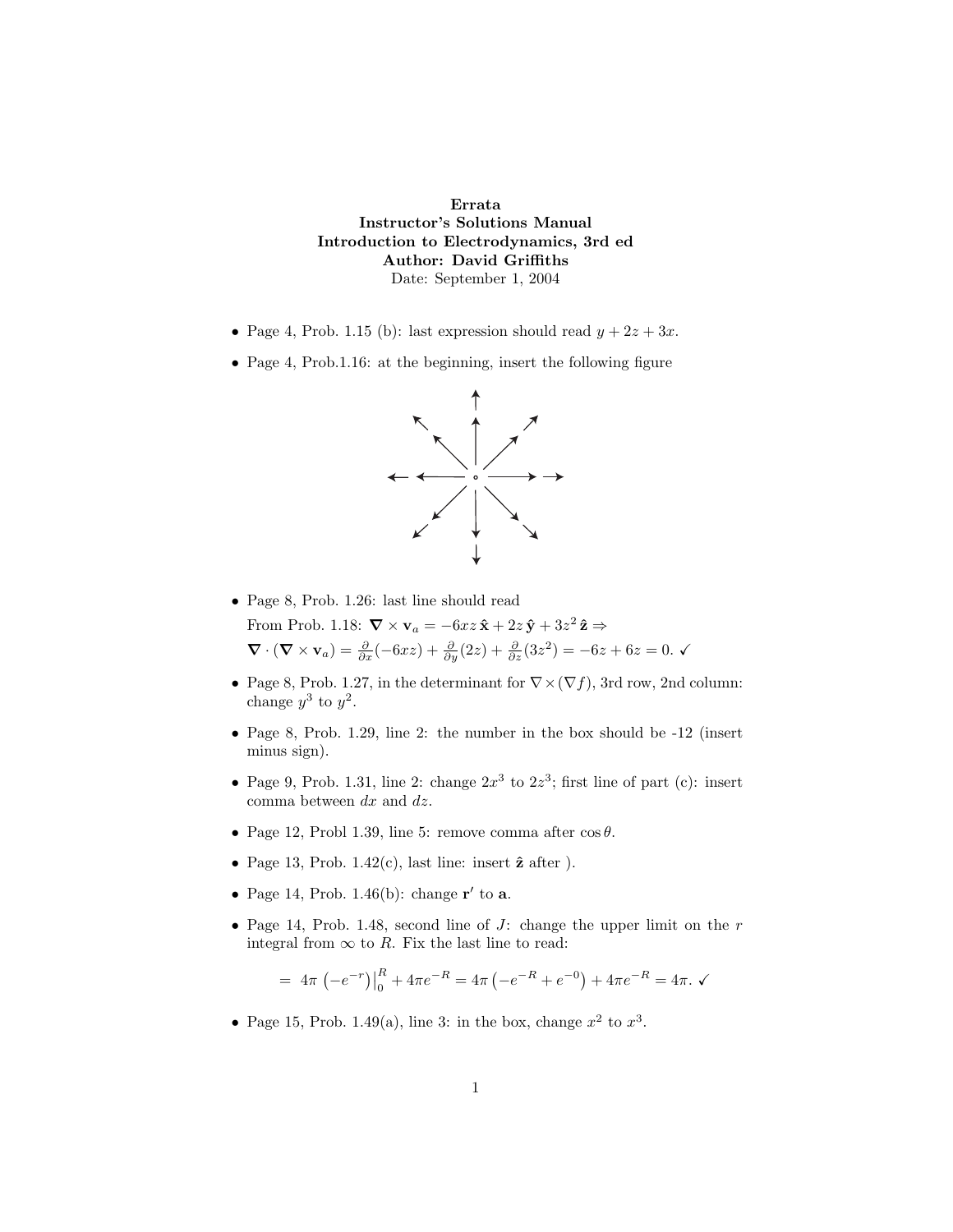- Page 15, Prob. 1.49(b), last integration "constant" should be  $l(x, z)$ , not *l*(*x, y*).
- Page 17, Prob. 1.53, first expression in (4): insert  $\theta$ , so  $d\mathbf{a} = r \sin \theta \, dr \, d\phi \, \hat{\theta}$ .
- Page 17, Prob. 1.55: Solution should read as follows:

## **Problem 1.55**

(1)  $x = z = 0$ ;  $dx = dz = 0$ ;  $y: 0 \to 1$ .  $\mathbf{v} \cdot d\mathbf{l} = (yz^2) dy = 0$ ;  $\int \mathbf{v} \cdot d\mathbf{l} = 0$ . (2)  $x = 0$ ;  $z = 2 - 2y$ ;  $dz = -2 dy$ ;  $y : 1 \rightarrow 0$ .  $\mathbf{v} \cdot d\mathbf{l} = (yz^2) dy + (3y + z) dz = y(2 - 2y)^2 dy - (3y + 2 - 2y)2 dy;$ 

$$
\int \mathbf{v} \cdot d\mathbf{l} = 2 \int_{1}^{0} (2y^3 - 4y^2 + y - 2) \, dy = 2 \left[ \frac{y^4}{2} - \frac{4y^3}{3} + \frac{y^2}{2} - 2y \right] \Big|_{1}^{0} = \frac{14}{3}.
$$

(3) 
$$
x = y = 0
$$
;  $dx = dy = 0$ ;  $z: 2 \to 0$ .  $\mathbf{v} \cdot d\mathbf{l} = (3y + z) dz = z dz$ .

$$
\int \mathbf{v} \cdot d\mathbf{l} = \int_{2}^{0} z \, dz = \left. \frac{z^{2}}{2} \right|_{2}^{0} = -2.
$$

Total:  $\oint \mathbf{v} \cdot d\mathbf{l} = 0 + \frac{14}{3} - 2 = \frac{8}{3}.$ 

Meanwhile, Stokes' thereom says  $\oint \mathbf{v} \cdot d\mathbf{l} = \int (\nabla \times \mathbf{v}) \cdot d\mathbf{a}$ . Here  $d\mathbf{a} =$  $dy dz \hat{\mathbf{x}}$ , so all we need is  $(\nabla \times \mathbf{v})_x = \frac{\partial}{\partial y}(3y + z) - \frac{\partial}{\partial z}(yz^2) = 3 - 2yz.$  Therefore

$$
\int (\mathbf{\nabla} \times \mathbf{v}) \cdot d\mathbf{a} = \int \int (3 - 2yz) \, dy \, dz = \int_0^1 \left\{ \int_0^{2 - 2y} (3 - 2yz) \, dz \right\} \, dy
$$
  
=  $\int_0^1 \left[ 3(2 - 2y) - 2y \frac{1}{2}(2 - 2y)^2 \right] \, dy = \int_0^1 (-4y^3 + 8y^2 - 10y + 6) \, dy$   
=  $\left[ -y^4 + \frac{8}{3}y^3 - 5y^2 + 6y \right] \Big|_0^1 = -1 + \frac{8}{3} - 5 + 6 = \frac{8}{3}.$ 

 $\bullet$  Page 18, Prob. 1.56: change (3) and (4) to read as follows:  $(3) \phi = \frac{\pi}{2}$ ;  $r \sin \theta = y = 1$ , so  $r = \frac{1}{\sin \theta}$ ,  $dr = \frac{-1}{\sin^2 \theta} \cos \theta d\theta$ ,  $\theta : \frac{\pi}{2} \to \theta_0$  $tan^{-1}(\frac{1}{2})$ .

$$
\mathbf{v} \cdot d\mathbf{l} = (r \cos^2 \theta) (dr) - (r \cos \theta \sin \theta)(r d\theta) = \frac{\cos^2 \theta}{\sin \theta} \left( -\frac{\cos \theta}{\sin^2 \theta} \right) d\theta - \frac{\cos \theta \sin \theta}{\sin^2 \theta} d\theta
$$

$$
= -\left( \frac{\cos^3 \theta}{\sin^3 \theta} + \frac{\cos \theta}{\sin \theta} \right) d\theta = -\frac{\cos \theta}{\sin \theta} \left( \frac{\cos^2 \theta + \sin^2 \theta}{\sin^2 \theta} \right) d\theta = -\frac{\cos \theta}{\sin^3 \theta} d\theta.
$$

Therefore

$$
\int \mathbf{v} \cdot d\mathbf{l} = -\int_{\pi/2}^{\theta_0} \frac{\cos \theta}{\sin^3 \theta} d\theta = \frac{1}{2 \sin^2 \theta} \Big|_{\pi/2}^{\theta_0} = \frac{1}{2 \cdot (1/5)} - \frac{1}{2 \cdot (1)} = \frac{5}{2} - \frac{1}{2} = 2.
$$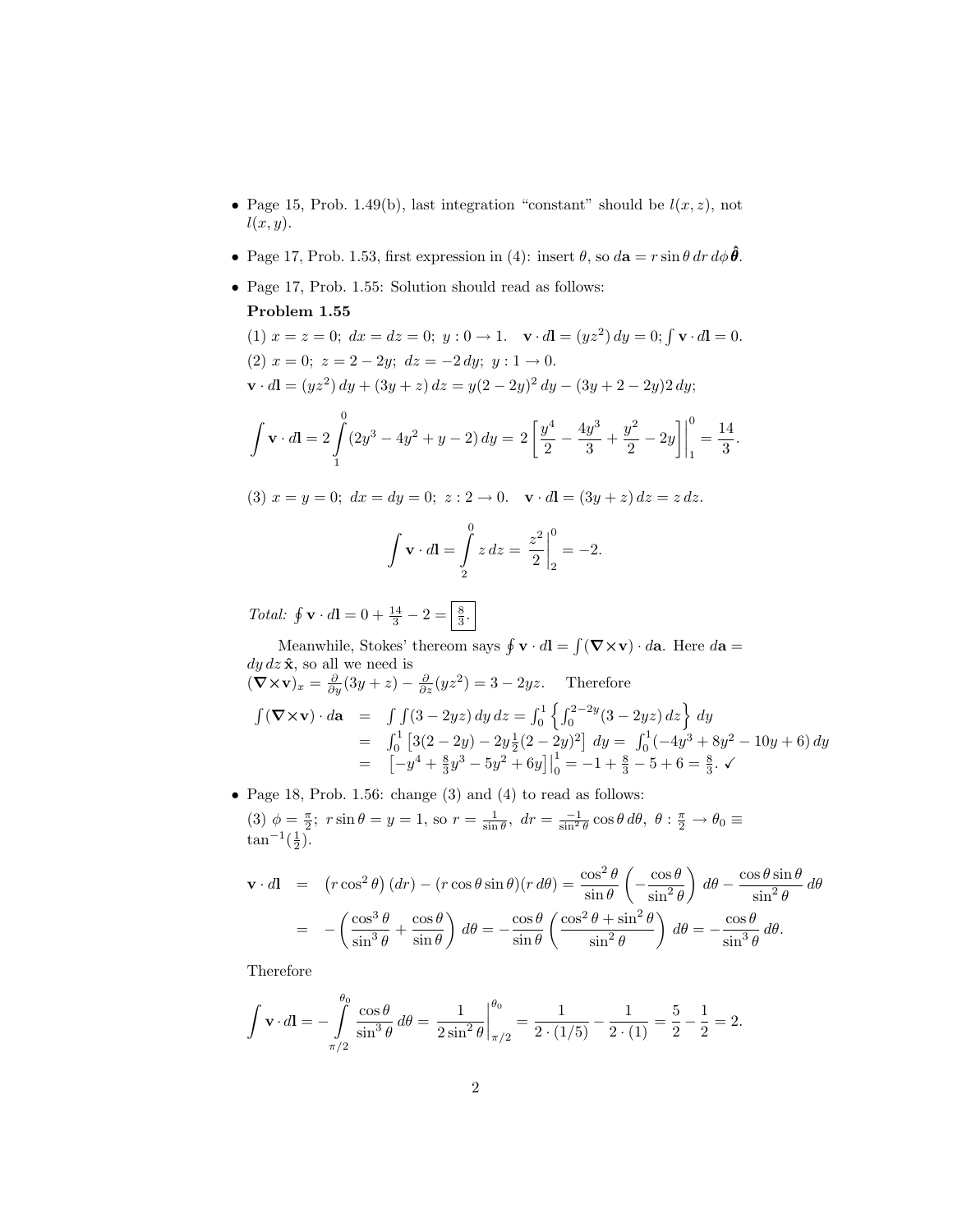(4) 
$$
\theta = \theta_0
$$
,  $\phi = \frac{\pi}{2}$ ;  $r : \sqrt{5} \to 0$ .  $\mathbf{v} \cdot d\mathbf{l} = (r \cos^2 \theta) (dr) = \frac{4}{5} r dr$ .  

$$
\int \mathbf{v} \cdot d\mathbf{l} = \frac{4}{5} \int_{\sqrt{5}}^{0} r dr = \frac{4}{5} \frac{r^2}{2} \Big|_{\sqrt{5}}^{0} = -\frac{4}{5} \cdot \frac{5}{2} = -2.
$$

Total:

$$
\oint \mathbf{v} \cdot d\mathbf{l} = 0 + \frac{3\pi}{2} + 2 - 2 = \boxed{\frac{3\pi}{2}}.
$$

- Page 21, Probl 1.61(e), line 2: change  $= z \hat{z}$  to  $+z \hat{z}$ .
- Page 25, Prob. 2.12: last line should read Since  $Q_{\text{tot}} = \frac{4}{3}\pi R^3 \rho$ ,  $\mathbf{E} = \frac{1}{4\pi\epsilon_0} \frac{Q}{R^3} \mathbf{r}$  (as in Prob. 2.8).
- Page 26, Prob. 2.15: last expression in first line of (ii) should be *dφ*, not *d phi*.
- Page 28, Prob. 2.21, at the end, insert the following figure



In the figure, *r* is in units of *R*, and  $V(r)$  is in units of  $\frac{q}{4\pi\epsilon_0 R}$ .

- Page 30, Prob. 2.28: remove right angle sign in the figure.
- Page 42, Prob. 3.5: subscript on *V* in last integral should be 3, not 2.
- Page 45, Prob. 3.10: after the first box, add:

$$
\mathbf{F} = \frac{q^2}{4\pi\epsilon_0} \left\{ -\frac{1}{(2a)^2} \hat{\mathbf{x}} - \frac{1}{(2b)^2} \hat{\mathbf{y}} + \frac{1}{(2\sqrt{a^2 + b^2})^2} \left[ \cos\theta \hat{\mathbf{x}} + \sin\theta \hat{\mathbf{y}} \right] \right\},\,
$$

where  $\cos \theta = a/\sqrt{a^2 + b^2}$ ,  $\sin \theta = b/\sqrt{a^2 + b^2}$ .

$$
\mathbf{F} = \frac{q^2}{16\pi\epsilon_0} \left\{ \left[ \frac{a}{(a^2 + b^2)^{3/2}} - \frac{1}{a^2} \right] \hat{\mathbf{x}} + \left[ \frac{b}{(a^2 + b^2)^{3/2}} - \frac{1}{b^2} \right] \hat{\mathbf{y}} \right\}.
$$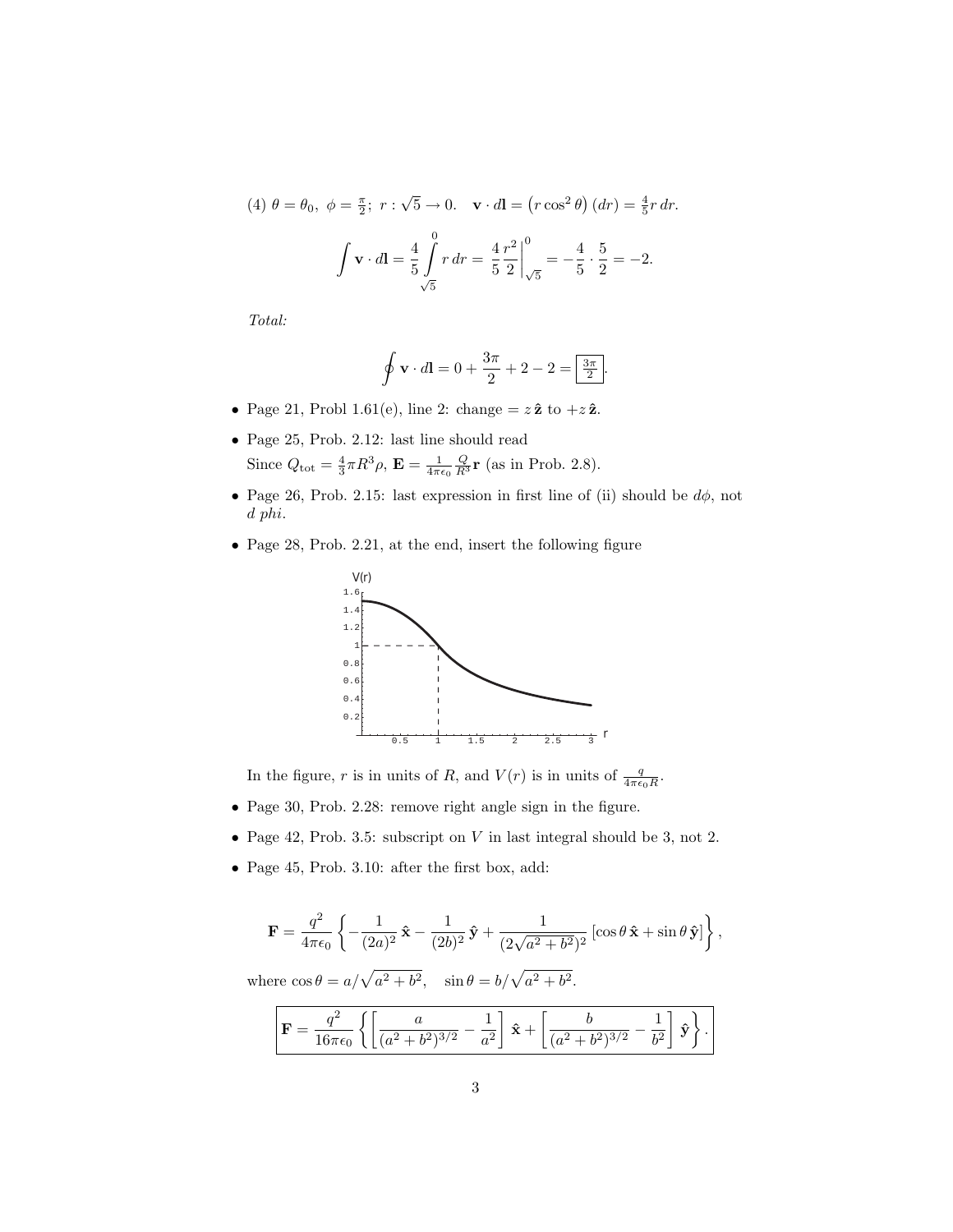$$
W = \frac{1}{4} \frac{1}{4\pi\epsilon_0} \left[ \frac{-q^2}{(2a)} + \frac{-q^2}{(2b)} + \frac{q^2}{(2\sqrt{a^2 + b^2})} \right] = \boxed{\frac{q^2}{32\pi\epsilon_0} \left[ \frac{1}{\sqrt{a^2 + b^2}} - \frac{1}{a} - \frac{1}{b} \right]}.
$$

- Page 45, Prob. 3.10: in the second box, change "and" to "an".
- Page 46, Probl 3.13, at the end, insert the following: "[Comment: Technically, the series solution for  $\sigma$  is defective, since term-by-term differentiation has produced a (naively) non-convergent sum. More sophisticated definitions of convergence permit one to work with series of this form, but it is better to sum the series first and then differentiate (the second method).]"
- Page 51, Prob. 3.18, midpage: the reference to Eq. 3.71 should be 3.72.
- Page 53, Prob. 3.21(b), line 5:  $A_2$  should be  $\frac{\sigma}{4\epsilon_0 R}$ ; next line, insert  $r^2$  after  $\frac{1}{2R}$ .
- Page 55, Prob. 3.23, third displayed equation: remove the first Φ.
- Page 58, Prob. 3.28(a), second line, first integral:  $R^3$  should read  $R^2$ .
- Page 59, Prob.  $3.31(c)$ : change first *V* to *W*.
- Page 64, Prob. 3.41(a), lines 2 and 3: remove  $\epsilon_0$  in the first factor in the expressions for  $\mathbf{E}_{\text{ave}}$ ; in the second expression change " $\rho$ " to " $q$ ".
- Page 69, Prob. 3.47, at the end add the following:

Alternatively, start with the separable solution

$$
V(x, y) = (C \sin kx + D \cos kx) (Ae^{ky} + Be^{-ky}).
$$

Note that the configuration is symmetric in *x*, so  $C = 0$ , and  $V(x, 0) =$  $0 \Rightarrow B = -A$ , so (combining the constants)

$$
V(x, y) = A \cos kx \sinh ky.
$$

But  $V(b, y) = 0$ , so  $\cos kb = 0$ , which means that  $kb = \pm \pi/2, \pm 3\pi/2, \cdots$ , or  $k = (2n - 1)\pi/2b \equiv \alpha_n$ , with  $n = 1, 2, 3, \ldots$  (negative *k* does not yield a different solution—the sign can be absorbed into *A*). The general linear combination is

$$
V(x, y) = \sum_{n=1}^{\infty} A_n \cos \alpha_n x \sinh \alpha_n y,
$$

and it remains to fit the final boundary condition:

$$
V(x, a) = V_0 = \sum_{n=1}^{\infty} A_n \cos \alpha_n x \sinh \alpha_n a.
$$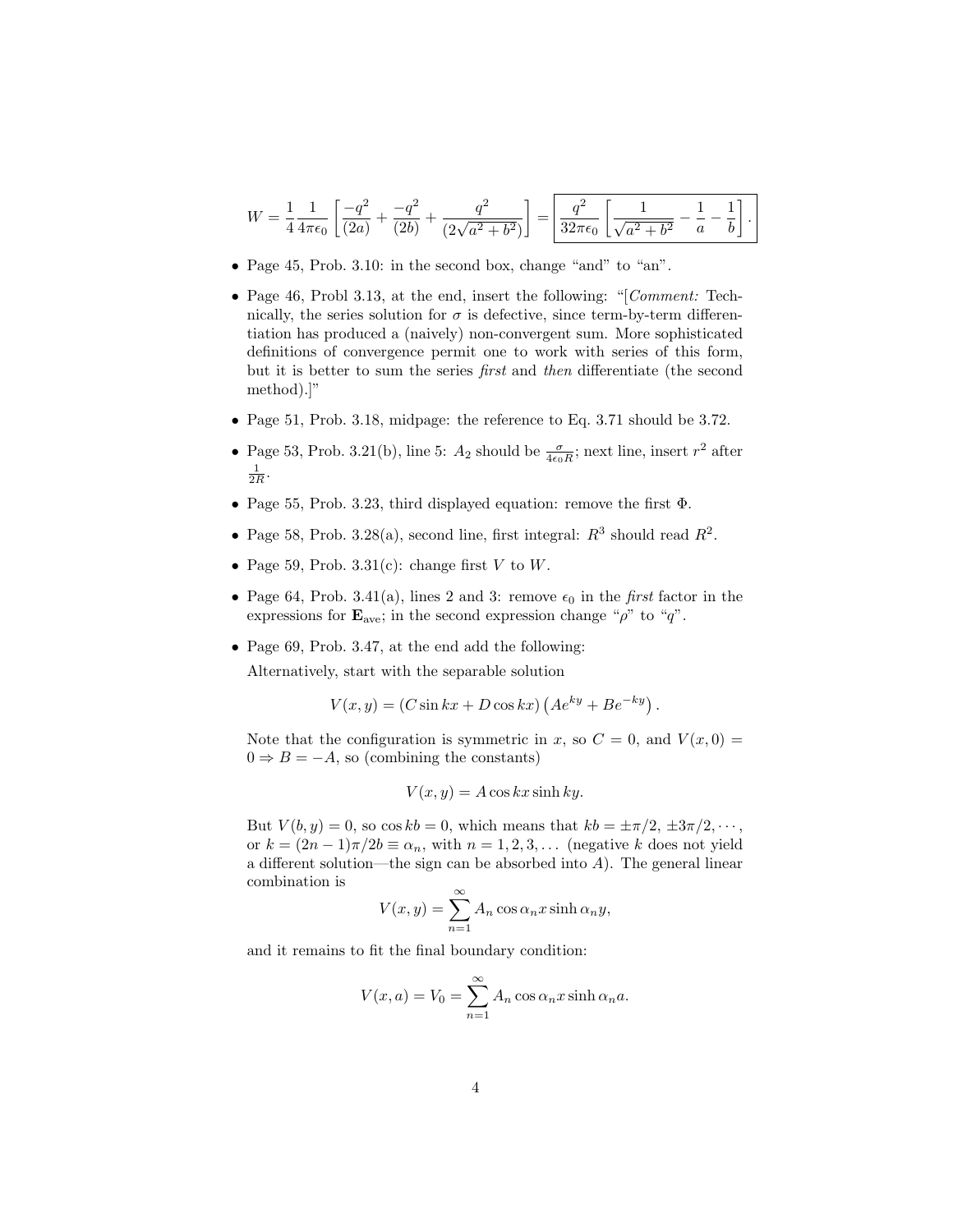Use Fourier's trick, multiplying by  $\cos \alpha_{n'}x$  and integrating:

$$
V_0 \int_{-b}^{b} \cos \alpha_{n'} x \, dx = \sum_{n=1}^{\infty} A_n \sinh \alpha_n a \int_{-b}^{b} \cos \alpha_{n'} x \, \cos \alpha_n x \, dx
$$

$$
V_0 \frac{2 \sin \alpha_{n'} b}{\alpha_{n'}} = \sum_{n=1}^{\infty} A_n \sinh \alpha_n a \, (b \delta_{n'n}) = b A_{n'} \sinh \alpha_{n'} a;
$$

$$
\text{So } A_n = \frac{2V_0}{b} \frac{\sin \alpha_n b}{\alpha_n \sinh \alpha_n a}. \text{ But } \sin \alpha_n b = \sin \left(\frac{2n-1}{2}\pi\right) = -(-1)^n, \text{ so}
$$

$$
V(x, y) = \boxed{-\frac{2V_0}{b} \sum_{n=1}^{\infty} (-1)^n \frac{\sinh \alpha_n y}{\alpha_n \sinh \alpha_n a} \cos \alpha_n x.}
$$

- Page 74, Prob. 4.4: exponent on *r* in boxed equation should be 5, not 3.
- Page 75, Prob. 4.7: replace the (defective) solution with the following:

If the potential is zero at infinity, the energy of a point charge *Q* is (Eq. 2.39)  $W = QV(\mathbf{r})$ . For a physical dipole, with  $-q$  at **r** and  $+q$ at **r**+**d**,

$$
U = qV(\mathbf{r} + \mathbf{d}) - qV(\mathbf{r}) = q[V(\mathbf{r} + \mathbf{d}) - V(\mathbf{r})] = q \left[ - \int_{\mathbf{r}}^{\mathbf{r} + \mathbf{d}} \mathbf{E} \cdot d\mathbf{l} \right].
$$

For an ideal dipole the integral reduces to  $\mathbf{E} \cdot \mathbf{d}$ , and

 $U = -q\mathbf{E} \cdot \mathbf{d} = -\mathbf{p} \cdot \mathbf{E}$ , since  $\mathbf{p} = q\mathbf{d}$ .

If you do not (or cannot) use infinity as the reference point, the result still holds, as long as you bring the two charges in from the *same point*,  $\mathbf{r}_0$  (or two points at the same potential). In that case  $W = Q[V(\mathbf{r}) - V(\mathbf{r}_0)],$ and

$$
U = q[V(\mathbf{r} + \mathbf{d}) - V(\mathbf{r}_0)] - q[V(\mathbf{r}) - V(\mathbf{r}_0)] = q[V(\mathbf{r} + \mathbf{d}) - V(\mathbf{r})],
$$

as before.

- Page 75, Prob. 4.10(a):  $\frac{1}{r^3}$  should be  $\frac{1}{r^2}$ .
- Page 79, Prob. 4.19: in the upper right box of the Table ( $\sigma_f$  for air) there is a missing factor of  $\epsilon_0$ .
- Page 91, Problem 5.10(b): in the first line  $\mu_0 I^2 / 2\pi$  should read  $\mu_0 I^2 a / 2\pi s$ ; in the final boxed equation the first "1" should be  $\frac{a}{s}$ .
- Page 92, Prob. 5.15: the signs are all wrong. The end of line 1 should read "right (**ˆz**)," the middle of the next line should read "left (−**ˆz**)." In the first box it should be " $(n_2 - n_1)$ ", and in the second box the minus sign does not belong.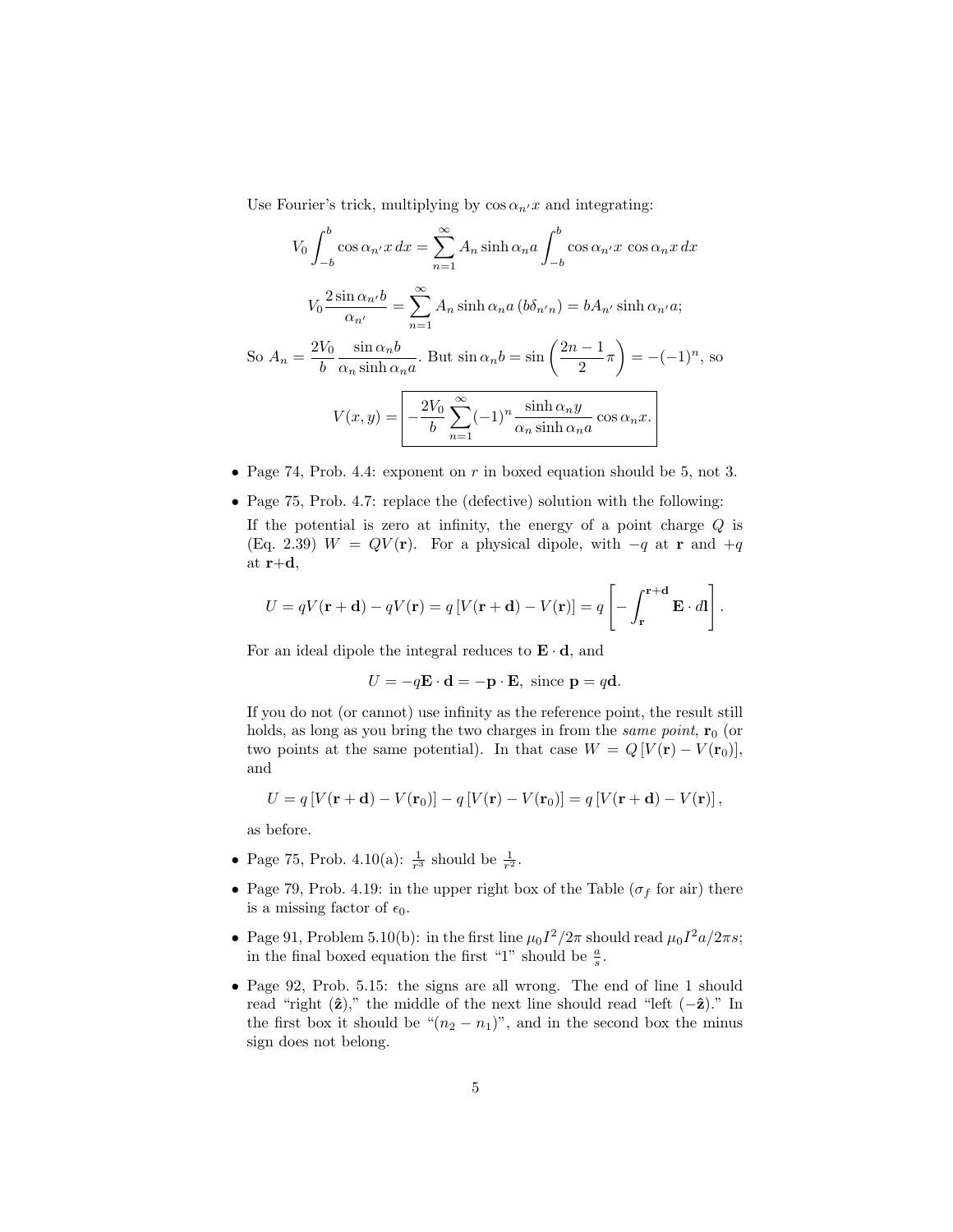- Page 114, Prob. 6.4: last term in second expression for **F** should be  $+\hat{\mathbf{z}}\frac{\partial B_x}{\partial z}$ (plus, not minus).
- Page 119, Prob.  $6.21(a)$ : replace with the following:

The magnetic force on the dipole is given by Eq. 6.3; to move the dipole in from infinity we must exert an opposite force, so the work done is

$$
U = -\int_{\infty}^{r} \mathbf{F} \cdot d\mathbf{l} = -\int_{\infty}^{r} \nabla (\mathbf{m} \cdot \mathbf{B}) \cdot d\mathbf{l} = -\mathbf{m} \cdot \mathbf{B}(\mathbf{r}) + \mathbf{m} \cdot \mathbf{B}(\infty)
$$

(I used the gradient theorem, Eq. 1.55). As long as the magnetic field goes to zero at infinity, then,  $U = -\mathbf{m} \cdot \mathbf{B}$ . If the magnetic field does not go to zero at infinity, one must stipulate that the dipole starts out oriented perpendicular to the field.

- Page 125, Prob. 7.2(b): in the box,  $c$  should be  $C$ .
- Page 129, Prob. 7.18: change first two lines to read:

$$
\Phi = \int \mathbf{B} \cdot d\mathbf{a}; \ \mathbf{B} = \frac{\mu_0 I}{2\pi s} \hat{\phi}; \ \Phi = \frac{\mu_0 I a}{2\pi} \int_s^{s+a} \frac{ds'}{s'} = \frac{\mu_0 I a}{2\pi} \ln\left(\frac{s+a}{s}\right);
$$

$$
\mathcal{E} = I_{\text{loop}} R = \frac{dQ}{dt} R = -\frac{d\Phi}{dt} = -\frac{\mu_0 a}{2\pi} \ln(1 + a/s) \frac{dI}{dt}.
$$

$$
dQ = -\frac{\mu_0 a}{2\pi R} \ln(1 + a/s) dI \ \Rightarrow \ Q = \frac{\mu_0 a I}{2\pi R} \ln(1 + a/s).
$$

- Page 131, Prob. 7.27: in the second integral, *r* should be *s*.
- Page 132, Prob. 7.32(c), last line: in the final two equations, insert an *I* immediately after  $\mu_0$ .
- Page 140, Prob. 7.47: in the box, the top equation should have a minus sign in front, and in the bottom equation the plus sign should be minus.
- Page 141, Prob. 7.50, final answer:  $R^2$  should read  $R_2$ .
- Page 143, Prob. 7.55, penultimate displayed equation: *tp* should be ·.
- Page 147, Prob. 8.2, top line, penultimate expression: change  $a^2$  to  $a^4$ ; in (c), in the first box, change 16 to 8.
- Page 149, Prob. 8.5(c): there should be a minus sign in front of  $\sigma^2$  in the box.
- Page 149, Prob. 8.7: almost all the *r*'s here should be *s*'s. In line 1 change " $a < r < R$ " to " $s < R$ "; in the same line change *dr* to *ds*; in the next line change  $dr$  to  $ds$  (twice), and change  $\hat{\bf{r}}$  to  $\hat{\bf{s}}$ ; in the last line change  $r$ to  $s$ ,  $dr$  to  $ds$ , and  $\hat{\bf{r}}$  to  $\hat{\bf{s}}$  (but leave  $\bf{r}$  as is).